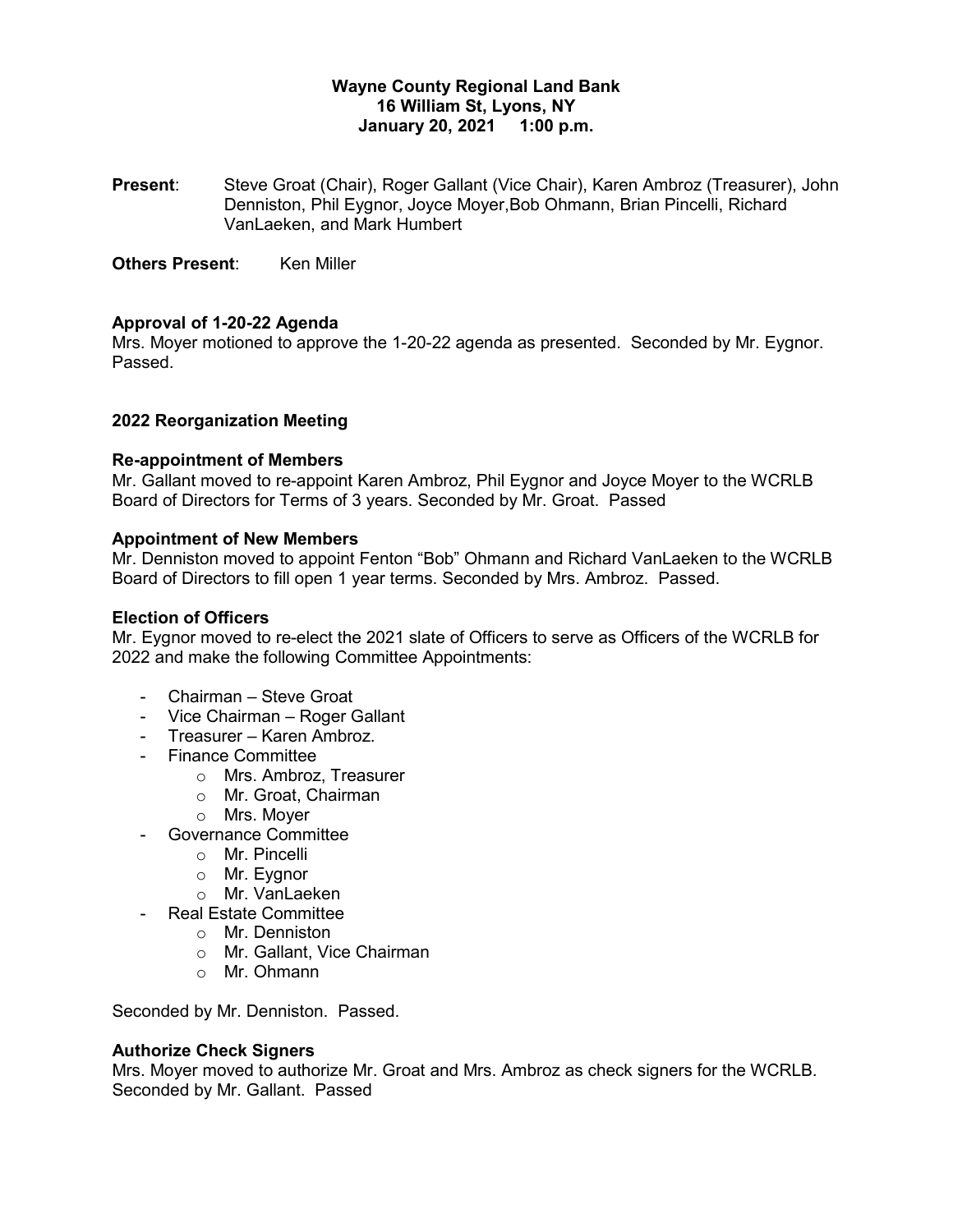# **Confirm WCRLB Meeting Time, Policies and service providers**

Mrs. Ambroz moved the following items for approval:

- Confirm the WCLRB Board of Directors meeting date and time as the third Thursday of each month at 1pm unless otherwise determined by the Board and advertised.
- Confirm WCLRB policies.
- Continue using the Times of Wayne County as the WCLRB official paper for advertisements and bids due to high level of County circulation.
- Continue using Lyons National Bank for banking services.
- Continue using John Morell, of Converse and Morell, for WCRLB legal services.
- Continue using Allied Financial Partners, for WCRLB independent audit and tax preparation services.
- Continue using Business Management Services, for WCRLB payroll services.
- Continue using LiRo Engineering Group, for WCRLB engineering and demolition design and management services.
- Continue using LaBella Associates, for WCRLB CDBG Administration services.
- Continue using ARC Wayne and Dave Burnham for mowing and snow removal services.
- Continue using Stantec, as a participating partner with Wayne County EPA/Brownfield grant funding, for WCRLB projects that use such funding, for the purpose of environmental testing, analysis, review, interpretation, engineering, design, consulting, bidding, and other management services.

Seconded by Mr. Pincelli. Passed.

# **Returned to Regular Meeting**

## **Approval of 12-16-21 Minutes**

Mr. Eygnor motioned to approve the 12-16-21 minutes as presented. Seconded by Mr. Ohmann. Passed.

## **Treasurer's Report**

Mrs. Ambroz reported that as of December 31, 2021, the balance in the regular checking account was \$516,384.37 with invoices totaling \$1894.31 to be paid. The CDBG checking account balance was \$319,825.53 with invoices totaling \$32,549.60 to be paid. Mr. Denniston motioned to approve the Treasurer's Report. Seconded by Mr. Eygnor. Passed.

## **Payment of Bills**

Mrs. Ambroz presented the bills to be paid for the month. Mrs. Moyer motioned to pay the invoices as presented for payment. Seconded by Mr. Eygnor. Passed Passed.

## **Property Sales**

No new offers were presented or considered.

Several previously approved sales are in various stages of transfer.

## **IRS 2019 Issue**

Mr. Humbert reported that the issue related to the 2019 Federal Tax filing situation has been resolved. The IRS acknowledged that the WCRLB had filed its 2019 taxes in a timely manner. They have waived the penalties they had assessed for late filing.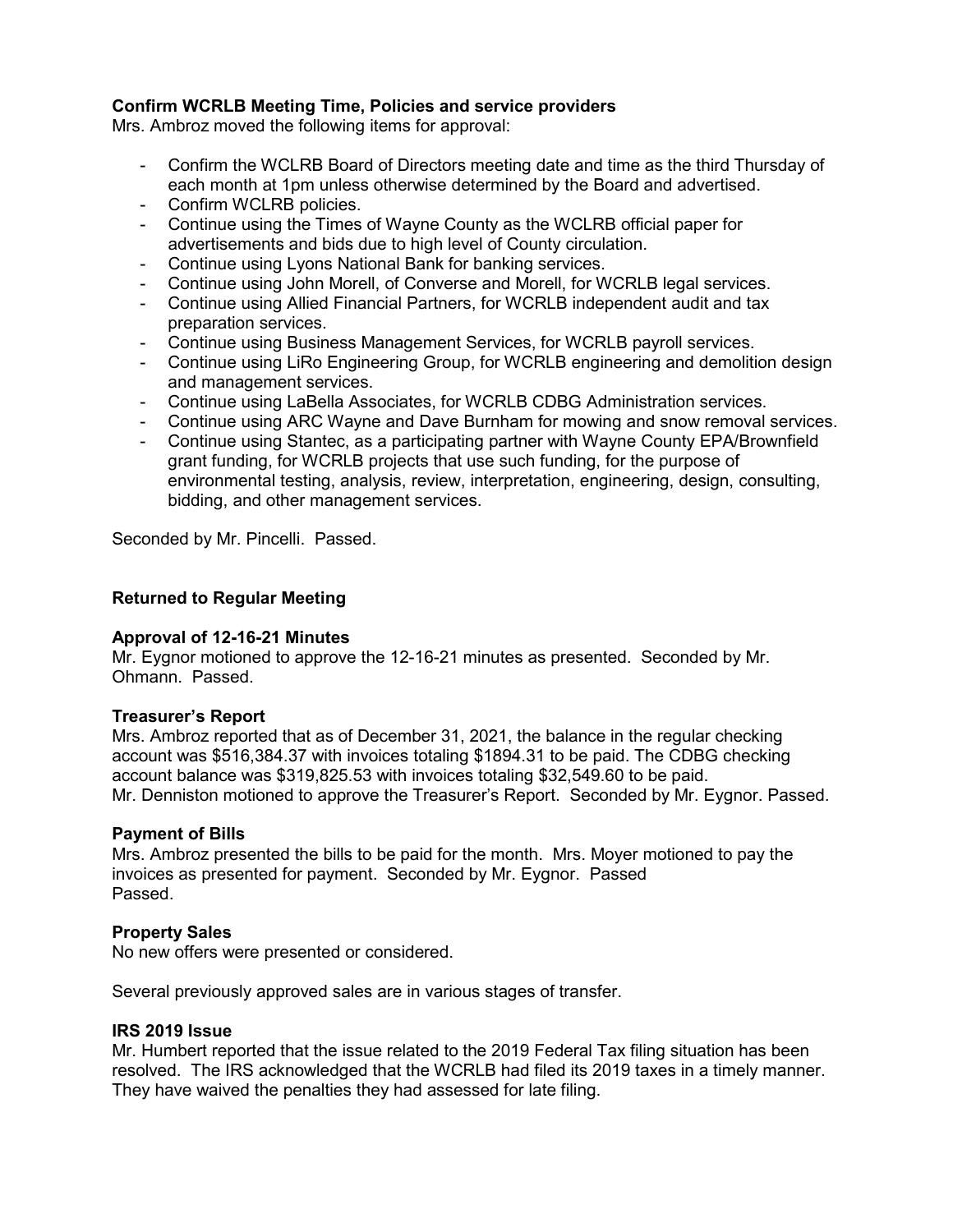In a separate issue, they refunded taxes the WCRLB had overpaid in 2021.

# **DEC/Brownfield**

Mr. Humbert is working with Stantec, the County's EPA/Brownfield consultant, and DEC on several properties. We are waiting for EPA approval on several projects.

DEC completed the drilling of additional test wells at 1070 R 31, Macedon. Results should be available any day. The potential buyer is aware of the situation and is in contact with Mr. Humbert, DEC and Stantec related to the status of the testing project.

We are waiting for EPA approval for the use of Brownfield grant funds to complete the environmental remediation of:

- 5 West Main St, Sodus
- Margaretta Road, Sodus Point
- 11371, Wolcott (Huron)

We will be using remaining CDBG funding to complete necessary remediation of Elmer St property to the level of residential and public park development. Stantec will also complete redevelopment plans to give potential developers ideas for redevelopment of Elmer St. These remaining funds will likely need to be at least encumbered, if not paid out by March 31, 2022.

Mr. Ohmann motioned to authorize the Executive Director to execute a contract with Stantec to complete bid specifications and manage the bid process for the remediation of the WCRLB property on Elmer Street, Lyons, and to develop a redevelopment plan for the potential development of the Elmer Street property. Authorization to execute contract subject to attorney and LaBella Associates (CDBG Consultant) approval. Seconded by Mr. Eygnor. Passed.

## **Donated Properties**

There was no update on the Main Street, Village of Palmyra property. The owners or the Tellier Road, Town of Palmyra, property are still very interested in donating the property to the Land Bank.

The 42 Canal St property is part of an estate being settled. Mr. Humbert has discussed the transfer with the Executor of the estate and the plan is still to donate the property to the Land Bank.

Mr. Morell has begun the work to accept the donation of 1216 North Main Street as a donation. Stantec is completing the Phase 1 Environmental review prior to taking possession.

The Board continued discussion about developing policies related to the donation of properties and expectations of partnering communities. This discussion will be discussed further by subcommittee.

## **Canal Street Project**

Mr. Humbert reported that we are still waiting for EPA approval to use Brownfield grant funds to evaluate all of the buildings on Canal St for environmental concerns.

Development of the properties will be postponed until after those evaluations are approved and completed. Having these evaluations completed will allow Stantec, the County and the Land Bank to include the remediation costs in an anticipated Brownfield Grant application to be submitted in spring, 2022.